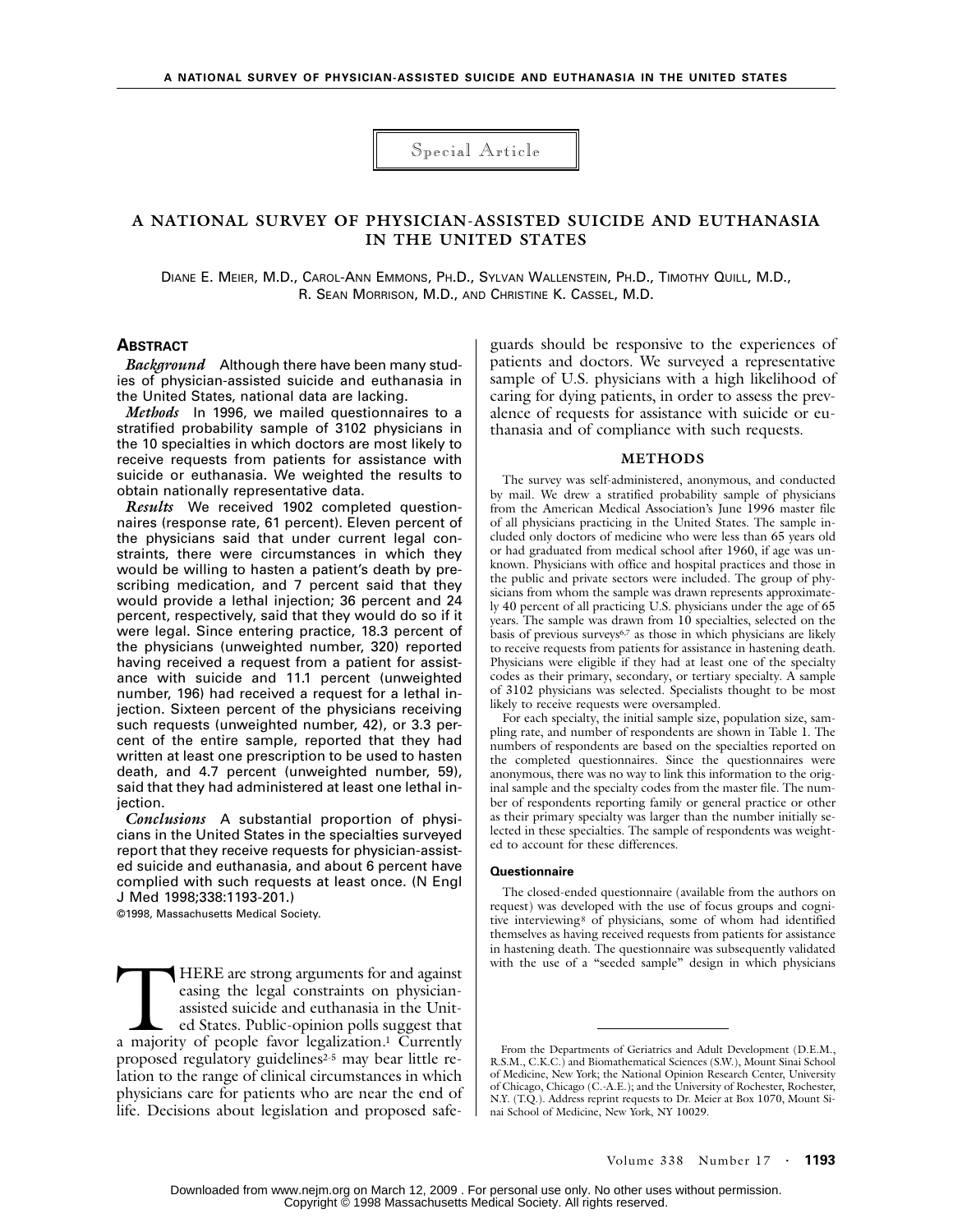| <b>SPECIALTY</b>           | <b>INITIAL</b><br><b>SAMPLE</b> | <b>TOTAL</b><br><b>POPULATION</b> | <b>SAMPLING</b><br><b>RATE</b> | <b>RESPONDENTS</b> | <b>RESPONSE</b><br>RATE* |  |
|----------------------------|---------------------------------|-----------------------------------|--------------------------------|--------------------|--------------------------|--|
|                            |                                 | no.                               |                                | no.                | $\frac{9}{6}$            |  |
| Family or general practice | 192                             | 52,448                            | 0.004                          | 197                | 103                      |  |
| Cardiology                 | 197                             | 4,603                             | 0.043                          | 110                | 56                       |  |
| Geriatrics                 | 389                             | 512                               | 0.760                          | 174                | 45                       |  |
| Infectious disease         | 393                             | 919                               | 0.428                          | 175                | 45                       |  |
| Nephrology                 | 383                             | 936                               | 0.409                          | 190                | 50                       |  |
| Neurology                  | 397                             | 6,347                             | 0.063                          | 239                | 60                       |  |
| Hematology-oncology        | 387                             | 3,764                             | 0.103                          | 275                | 71                       |  |
| Pulmonary disease          | 386                             | 2,307                             | 0.167                          | 246                | 64                       |  |
| Internal medicine          | 191                             | 80,378                            | 0.002                          | 96                 | 50                       |  |
| Other†                     | 187                             | 1,700                             | 0.110                          | 200                | 107                      |  |
| Total                      | 3102                            | 153,914                           |                                | 1902               | 61                       |  |

**TABLE 1.** SAMPLE SIZE, SAMPLING RATE, AND RESPONSE RATE ACCORDING TO SPECIALTY.

\*Because of differences between self-reported specialty and selected specialty, some response rates are more than 100 percent.

†Other specialties included critical care medicine, critical care surgery, gynecology, and pain medicine. This category also included physicians who did not report a specialty.

known or thought to have engaged in physician-assisted suicide or euthanasia through their communication with one of the investigators were anonymously included. Two controls for each of these physicians were identified from the American Medical Association's master file on the basis of age, region of the country, city size, and specialty. The validation procedure showed that 20 of the 24 case physicians reported having engaged in either physician-assisted suicide or active euthanasia, as compared with 2 of 30 control physicians.

Assisted suicide was defined as "the practice of providing a competent patient with a prescription for medication for the patient to use with the primary intention of ending his or her own life." Active euthanasia was defined as "the practice of injecting a patient with a lethal dose of medication with the primary intention of ending the patient's life." Respondents were asked, "Was there an explicit request for assistance in dying, or was the request somewhat indirect?" "Explicit" and "indirect" were not further defined.

We mailed the questionnaire in August 1996. The cover letter explained that there were no codes that could be used to link a completed questionnaire to a particular respondent. This statement was reinforced by a detailed pledge of anonymity from the investigators, printed on the cover of the questionnaire. We instructed the recipients to return the enclosed reply postcard, which contained the respondent's identification number, separately from the completed questionnaire, in order to prevent telephone calls reminding the respondent to return the questionnaire. A \$2 bill was enclosed as an incentive. Four weeks after the initial mailing, a second questionnaire, including a sharpened pencil, was mailed to physicians who had not returned the reply postcard. Four weeks after the second mailing, physicians who had not returned a postcard were telephoned to remind them to do so. Two weeks later, a second call was made, if necessary.

We received 1627 completed questionnaires (response rate, 52 percent). A third questionnaire was then sent to the 761 physicians who had not returned a postcard. This mailing included a \$50 check made payable to the physician and a letter of endorsement from the American College of Physicians. There were 275 completed responses to the third mailing.

The study was reviewed and approved by the institutional review board of the Mount Sinai School of Medicine.

### **Sample Weights**

The data from the completed questionnaires were weighted to account for the differences in selection probabilities among strata. The final weights reflected adjustments for differences between self-reported specialty and selected specialty, nonresponses, and differences in age and sex between physicians who completed the questionnaire and the overall population of licensed U.S. physicians. Unless otherwise stated, all results reported are weighted data.

#### **Statistical Analysis**

Multiple logistic-regression analysis<sup>9</sup> was performed to determine the relation between the characteristics of the physicians and their views and actions with respect to assistance in hastening death. First, we performed a single-variable analysis in which the specialty was compared with each predictor variable. All predictor variables for which P values were 0.15 or less in the single-variable analysis were examined jointly in the next step of model building. Variables that were no longer of even borderline significance (P>0.10) when the other variables were entered were eliminated from the model. Religious affiliation and specialty were forced into all models — religion in order to control for the effect of religious affiliation on frequency of prayer, and specialty because it was the stratification variable.

### **RESULTS**

## **Characteristics of the Physicians**

Of the 3102 physicians originally mailed a questionnaire, 81 were ineligible: 75 were not actively practicing medicine, and 6 were older than 65 years. We received 1951 questionnaires from eligible respondents, including some that were blank. There were 1902 completed questionnaires (response rate, 61 percent). The respondents to the third mailing, which included a financial incentive, did not differ significantly from the respondents to the initial mailings, in terms of demographic characteristics or re-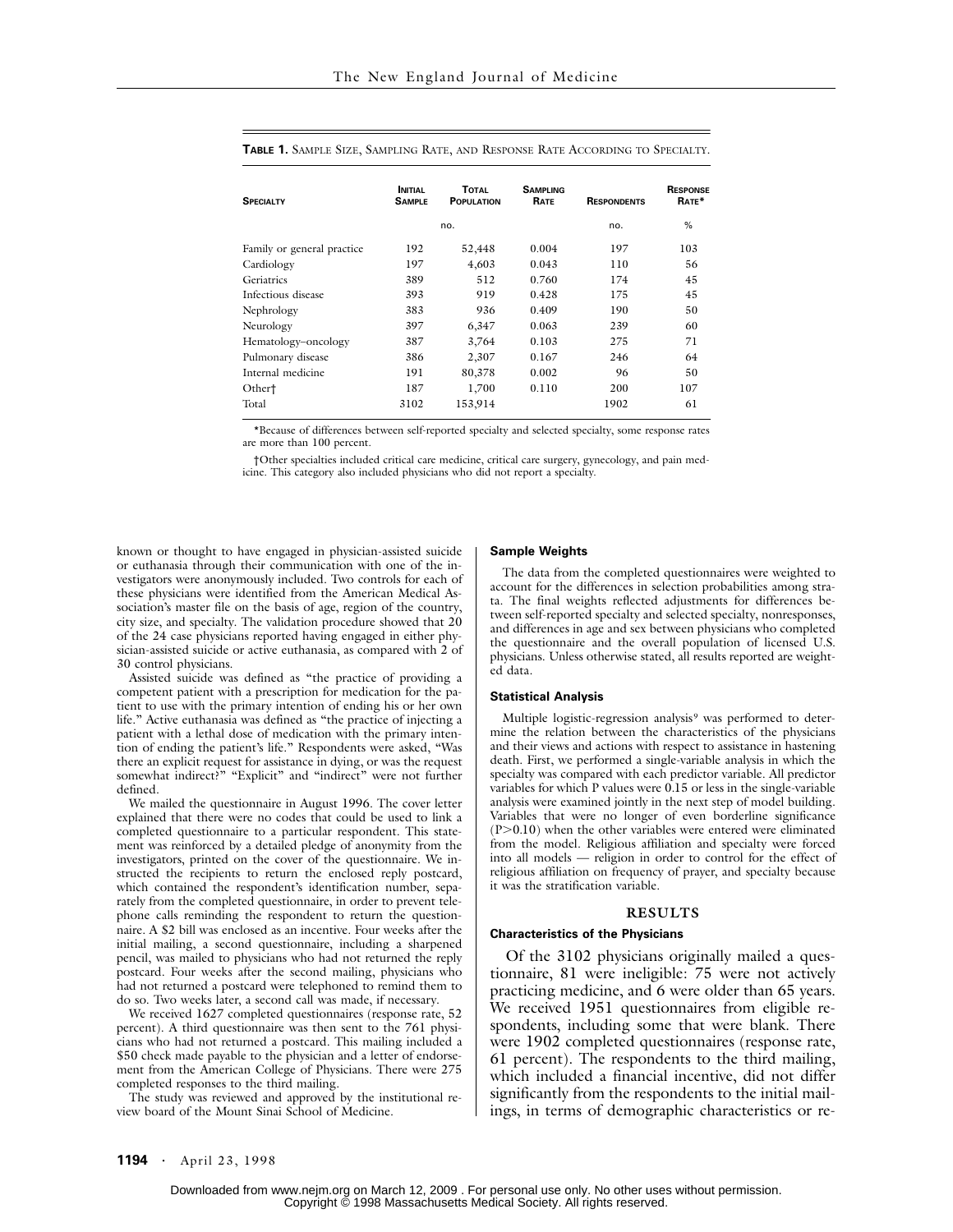sponses to questions about participation in assisted suicide or lethal injection. Respondents and nonrespondents were similar with respect to age, sex, and region of the country, although there were some differences in the distribution of specialties ( $P=0.001$ ) by the chi-square test), with a larger proportion of respondents who were infectious-disease specialists (16 percent, vs. 10 percent of the nonrespondents) and a smaller proportion who were general internists (9 percent vs. 15 percent). Table 2 shows the demographic and professional characteristics of the respondents.

#### **Willingness to Provide Assistance**

Eleven percent of the physicians (95 percent confidence interval, 9 to 12 percent) reported that under current legal constraints, there are circumstances in which they would prescribe a medication for a competent patient to use with the primary intention of ending his or her life; 36 percent (95 percent confidence interval, 34 to 38 percent) said they would prescribe a medication if it were legal to do so. Seven percent of the respondents (95 percent confidence interval, 4 to 10 percent) said that under current legal constraints, there are circumstances in which they would administer a lethal injection to a competent patient; 24 percent (95 percent confidence interval, 23 to 26 percent) said they would do so if the practice were legal.

#### **Requests for Assistance**

Of the respondents, 18.3 percent (unweighted number, 320) reported having received a request from a patient for medication to use with the primary intention of ending the patient's life (Table 3), with a median of three such requests since the physician entered practice. Fewer physicians (11.1 percent; unweighted number, 196) reported having received a request for a lethal injection, with a median of four such requests since the physician entered practice.

### **Compliance with Requests for Assistance**

Only the 320 physicians who reported having received a request from a patient for a prescription for a lethal dose of medication were asked if they had ever written such a prescription. Sixteen percent of these respondents (unweighted number, 42), or 3.3 percent of the entire sample, reported that they had written a prescription for a lethal dose of medication, with a median of 2 such prescriptions (range, 1 to 25) since they entered practice; 59 percent of the patients used the prescriptions to end their lives.

All the respondents were asked whether they had ever given a patient a lethal injection (Table 3); 4.7 percent (unweighted number, 59) reported that they had done so, with a median of 2 instances (range, 1 to 150) in which they had administered lethal injections since entering practice.

| <b>TABLE 2.</b> CHARACTERISTICS OF THE 1902 U.S. PHYSICIANS |
|-------------------------------------------------------------|
| WHO RESPONDED TO THE SURVEY.*                               |

| <b>CHARACTERISTIC</b>                                                                        | <b>WEIGHTED</b><br><b>VALUE</b> | <b>UNWEIGHTED</b><br><b>VALUE</b> |
|----------------------------------------------------------------------------------------------|---------------------------------|-----------------------------------|
| $Age - %$ of respondents                                                                     |                                 |                                   |
| $<$ 45 yr                                                                                    | 48                              | 54                                |
| $45 - 65$ yr                                                                                 | 49                              | 43                                |
| $Sex - % of respondents$                                                                     |                                 |                                   |
| Male                                                                                         | 77                              | 76                                |
| Female                                                                                       | 20                              | 21                                |
| Percent of work time spent in direct patient care<br>— % of respondents                      |                                 |                                   |
| < 76                                                                                         | 17                              | 24                                |
| $76 - 100$                                                                                   | 83                              | 76                                |
| Death of a patient in past $12 \text{ mo} - %$ of<br>respondents                             |                                 |                                   |
| Yes                                                                                          | 92                              | 91                                |
| No                                                                                           | 5                               | 6                                 |
| No. of patients who have died in past 12 mo                                                  |                                 |                                   |
| Median (interquartile range)                                                                 | $10(4-20)$                      | $14(5-29)$                        |
| Range                                                                                        | $0 - 280$                       | $0 - 280$                         |
| Patients with an estimated life expectancy of<br>less than $6 \text{ mo} - %$ of respondents |                                 |                                   |
| None                                                                                         | 8                               | 9                                 |
| $<$ 25%                                                                                      | 85                              | 71                                |
| $\geqslant$ 25%                                                                              | 6                               | 18                                |
| Region of practice — % of respondents                                                        |                                 |                                   |
| Northeast                                                                                    | 25                              | 27                                |
| North Central                                                                                | 22                              | 22                                |
| South                                                                                        | 32                              | 31                                |
| West                                                                                         | 22                              | 20                                |
| Religion — % of respondents                                                                  |                                 |                                   |
| Catholic                                                                                     | 26                              | 23                                |
| Other Christian                                                                              | 34                              | 32                                |
| <b>Tewish</b>                                                                                | 14                              | 17                                |
| Moslem                                                                                       | $\mathfrak{p}$                  | $\overline{c}$                    |
| None                                                                                         | 12                              | 13                                |
| Other                                                                                        | 9                               | 9                                 |
| Frequency of prayer $-$ % of respondents                                                     |                                 |                                   |
| Never                                                                                        | 16                              | 18                                |
| Less than weekly                                                                             | 20                              | 24                                |
| Weekly                                                                                       | 26                              | 24                                |
| Daily                                                                                        | 33                              | 30                                |

\*Weighted values reflect estimated national rates in the surveyed specialties and unweighted values are the raw response rates. Some percentages do not add to 100 because of missing data.

#### **Most Recent Request Honored**

The 81 respondents (weighted proportion, 6.4 percent) who reported having acceded to at least one request for assistance with suicide or a lethal injection were asked to describe the most recent case (Table 4). Forty-seven percent of these respondents wrote a prescription for the purpose of hastening death, and 53 percent administered a lethal injection. The perceived reasons for the request were discomfort other than pain (reported by 79 percent of the respondents), loss of dignity (53 percent), fear of uncontrollable symptoms (52 percent), actual pain (50 percent), loss of meaning in their lives (47 percent), being a burden (34 percent), and dependency (30 percent). The reasons given for acceding to the request were severe discomfort other than pain (re-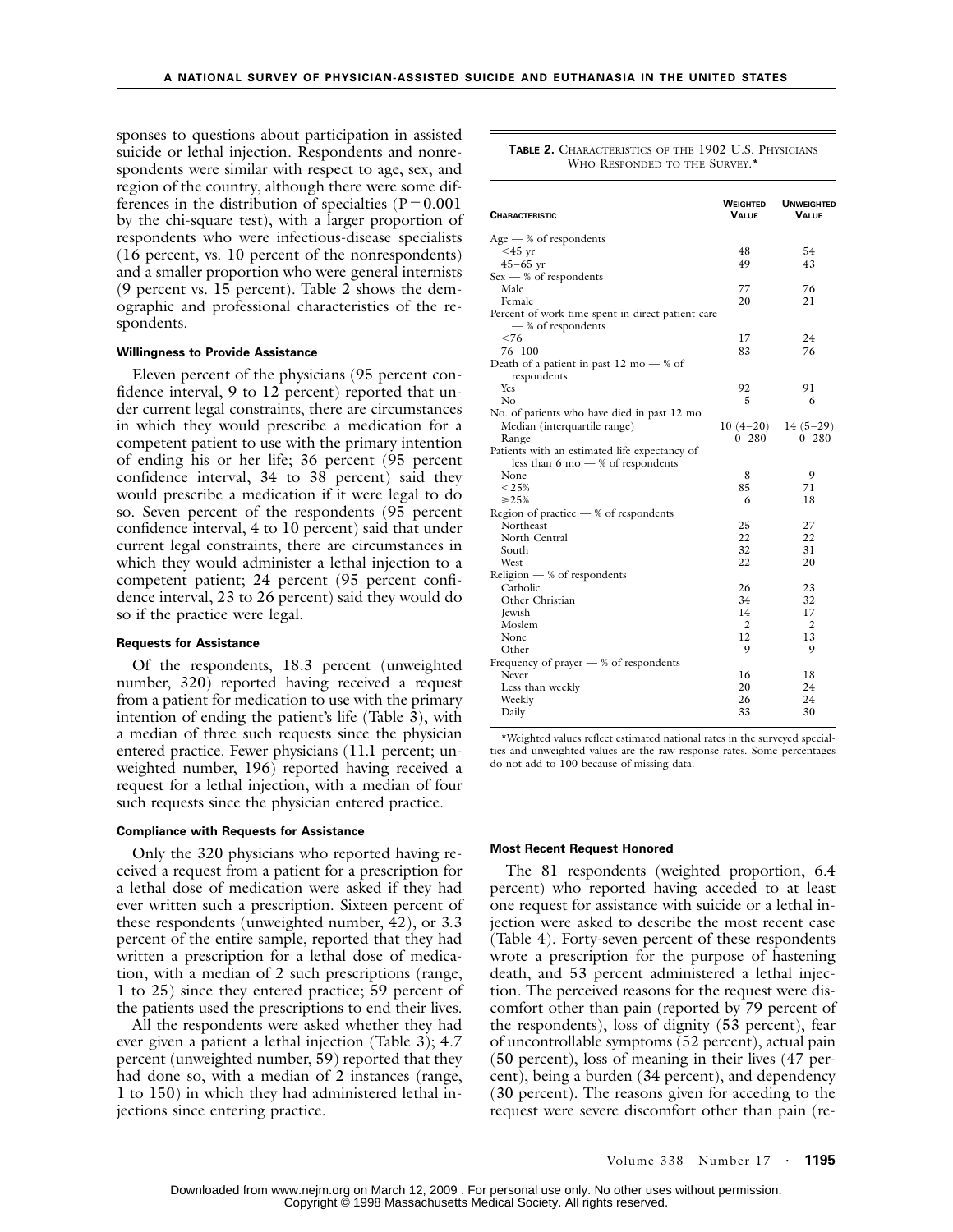| <b>QUESTION</b>                                                                                                                                            | <b>RESPONSE</b>      |
|------------------------------------------------------------------------------------------------------------------------------------------------------------|----------------------|
| Has any patient requested from you a prescription for medication to use with the<br>primary intention of ending his or her own life? $-$ % responding yes  | $18.3(16.6-20.0)$    |
| Approximately how many patients have requested such a prescription from you?<br>Since entering practice                                                    |                      |
| Median                                                                                                                                                     | 3                    |
| Range<br>During the past 12 mo                                                                                                                             | $1 - 100$            |
| Median                                                                                                                                                     | 1                    |
| Range                                                                                                                                                      | $0 - 8$              |
| Has any patient ever requested that you inject him or her with a lethal dose<br>of a medication? $-$ % responding yes                                      | $11.1(9.7-12.5)$     |
| Approximately how many patients have requested that you inject a lethal dose of medication?<br>Since entering practice                                     |                      |
| Median                                                                                                                                                     | 4                    |
| Range<br>During the past 12 mo†                                                                                                                            | $1 - 50$             |
| Median                                                                                                                                                     | $\Omega$             |
| Range                                                                                                                                                      | $0 - 6$              |
| Have you ever written a prescription for medication for a patient to use with the<br>primary intention of ending his or her own life? $-$ % responding yes | $3.3(2.5-4.1)$       |
| For approximately how many patients have you written such a prescription?                                                                                  |                      |
| Since entering practice<br>Median                                                                                                                          | $\overline{c}$       |
| Range                                                                                                                                                      | $1 - 25$             |
| During the past 12 mo‡<br>Median                                                                                                                           | $\mathbf{0}$         |
| Range                                                                                                                                                      | $0 - 3$              |
| Have you ever given a patient a lethal injection? $-$ % responding yes                                                                                     | $4.7(3.7-5.6)$       |
| To how many patients have you given a lethal injection?                                                                                                    |                      |
| Since entering practice<br>Median                                                                                                                          | $\overline{2}$       |
| Range                                                                                                                                                      | $1 - 150$            |
| During the past 12 mos                                                                                                                                     |                      |
| Median<br>Range                                                                                                                                            | $\Omega$<br>$0 - 15$ |

**TABLE 3.** REQUESTS FOR PHYSICIAN-ASSISTED SUICIDE OR EUTHANASIA AND COMPLIANCE WITH REQUESTS.\*

\*Percentages are weighted. Medians and ranges are based on the responses of physicians who reported having received or acceded to at least one request since entering practice. Numbers in parentheses are 95 percent confidence intervals.

†Among physicians receiving at least one request for a lethal injection in the previous year, the median number of patients making such a request was 1, and the range was 1 to 6.

‡Among physicians who wrote at least one prescription for a lethal dose of medication during the previous year, the median number of patients who were given such a prescription was 1, and the range was 1 to 3.

§Among physicians who administered at least one lethal injection during the previous year, the median number of patients who were given a lethal injection was 4, and the range was 1 to 15.

ported by 78 percent of the respondents), the untreatability of the symptoms (72 percent), a life expectancy of less than six months (69 percent), and severe pain (29 percent).

Seventy-one percent of the physicians describing the most recent request for assistance in hastening death initially responded to the request by prescribing more analgesics (reported by 68 percent of the respondents), using less aggressive life-prolonging therapy (30 percent), discussing the request with colleagues (27 percent), prescribing antidepressants (25 percent), trying to dissuade the patient (22 percent), requesting a second opinion (18 percent), or obtaining a psychiatric consultation (2 percent).

The medications prescribed in lethal doses were opioids (in 75 percent of cases) and barbiturates (in 25 percent). The medications used for lethal injection were opioids (in 83 percent of cases) and potassium chloride (in 17 percent).

Of the 38 physicians who reported their most recent experience with a lethal injection, 43 percent administered it themselves, and 57 percent asked someone else to do so (a nurse in 57 percent of cases and another physician in 32 percent) or ordered an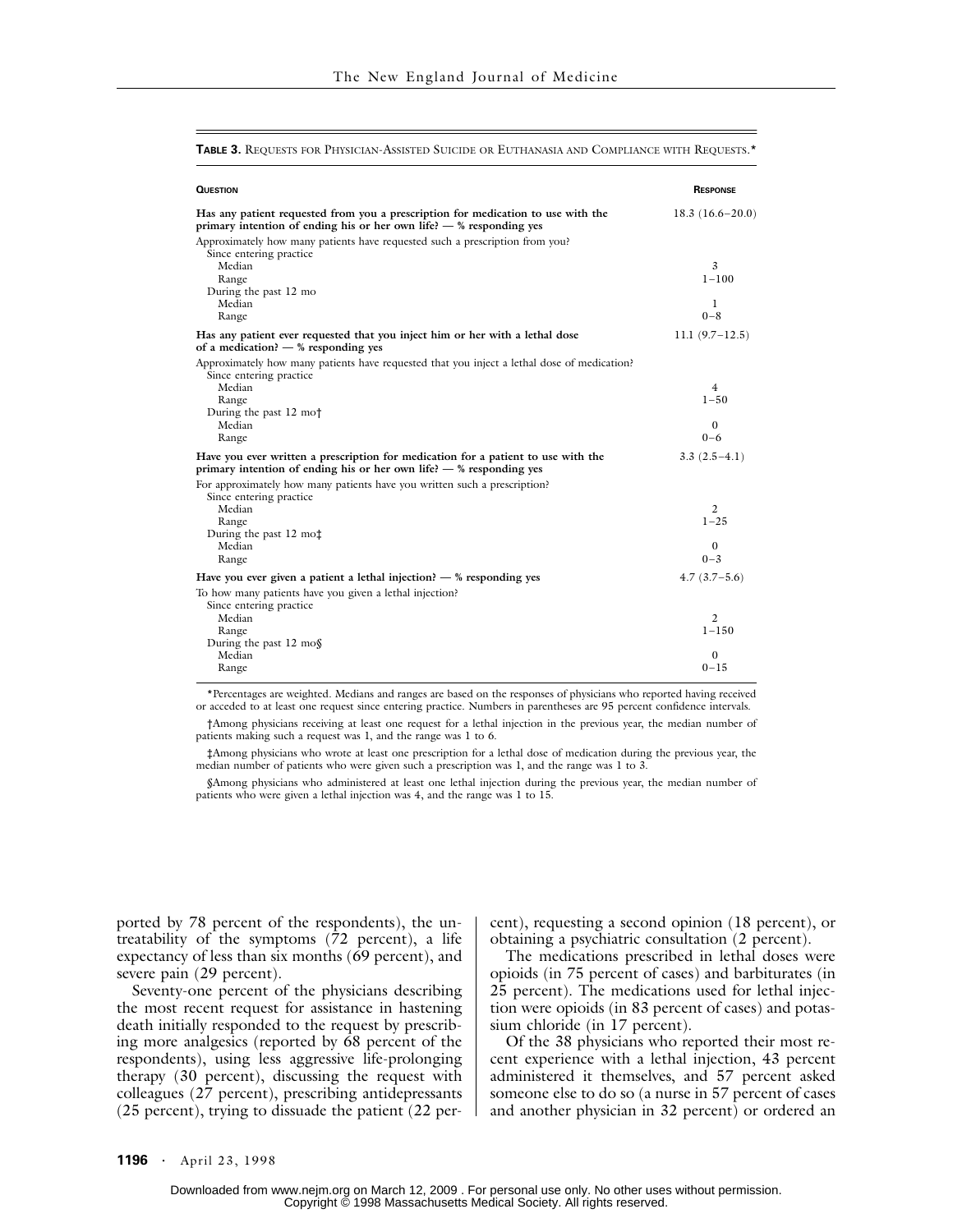| <b>CHARACTERISTIC</b>                  | <b>PRESCRIPTION</b> | <b>INJECTION</b> | <b>CHARACTERISTIC</b>                           | <b>PRESCRIPTION</b> | <b>INJECTION</b> |  |
|----------------------------------------|---------------------|------------------|-------------------------------------------------|---------------------|------------------|--|
|                                        | weighted percent    |                  |                                                 | weighted percent    |                  |  |
| Person who made request†‡              |                     |                  | Patient hospitalized at time of request         | 5\$                 | 99               |  |
| Patient                                | 95                  | 39               | Family members or friends closely involved      | 83                  | 95               |  |
| Family member or partner               | 5                   | 54               | Request reflected patient's wishes <sup>+</sup> | 100                 | 100              |  |
| Not specified                          | $\Omega$            | 7                | Length of time physician had known patient      |                     |                  |  |
| Request explicit                       | 75                  | 21               | $<$ l wk                                        | $\Omega$            | 8                |  |
| Request somewhat indirect              | 25                  | 79               | $1-4$ wk                                        | $\mathbf{0}$        | 4                |  |
| Patient's clinical status <sup>+</sup> |                     |                  | $2-11$ mo                                       | 12                  | 26               |  |
| Experiencing severe discomfort         | 75                  | 73               | $\geq 12$ mo                                    | 88                  | 62               |  |
| Dependent on others for personal care  | 68                  | 55               | Request repeated‡                               | 51                  | 53               |  |
| Bedridden 50% or more of the time      | 57                  | 55               | Immediate assistance requested                  | 33                  | 94               |  |
| Experiencing severe pain               | 54                  | 24               | Second opinion obtained by physician‡           | $\leq$ 1            | 32               |  |
| Depressed                              | 19                  | 39               | Patient's primary diagnosis                     |                     |                  |  |
| Confused 50% or more of the time       | 5                   | 7                | Cancer                                          | 70                  | 23               |  |
| None of the above                      | $\overline{c}$      | 15               | Neurologic disease                              | 6                   | 17               |  |
| Patient's sex                          |                     |                  | Acquired immunodeficiency syndrome              | 6                   | 16               |  |
| Male                                   | 97                  | 57               | Other                                           | 18                  | 44               |  |
| Female                                 | 3                   | 43               | Someone else present at patient's death         | 98                  | 65               |  |
| Patient's age <sup>+</sup>             |                     |                  | Physician tried to dissuade patient from        | 34                  | 11               |  |
| $<18$ yr                               | $<$ l               | $<$ l            | hastening death                                 |                     |                  |  |
| $19 - 45$ yr                           | 28                  | 17               | Physician's comfort with role in assisting      |                     |                  |  |
| $46 - 75$ yr                           | 43                  | 38               | patient                                         |                     |                  |  |
| $>75$ yr                               | 29                  | 45               | Very comfortable                                | 58                  | 83               |  |
| Patient's education                    |                     |                  | Somewhat comfortable                            | 24                  | 5                |  |
| $<12$ yr                               | $<$ l               | 17               | Somewhat uncomfortable                          | 18                  | 6                |  |
| $12-15$ yr                             | 29                  | 60               | Very uncomfortable                              | $\leq$ 1            | 6                |  |
| $\geq 16$ yr                           | 64                  | 21               | Physician's willingness to comply with future   |                     |                  |  |
| Don't know or don't remember           | 7                   | 2                | requests of the same type                       |                     |                  |  |
| Life expectancy <sup>+</sup>           |                     |                  | Would definitely comply                         | 39                  | 28               |  |
| $<$ 24 hr                              | $<$ l               | 59               | Would probably comply                           | 42                  | 60               |  |
| $1-6$ days                             | 26                  | 37               | Unsure                                          | 18                  | 5                |  |
| $1-3$ wk                               | 22                  | 2                | Would probably not comply                       | 1                   | 1                |  |
| $1-5$ mo                               | 50                  | $\mathbf{2}$     | Would definitely not comply                     | $\mathbf{0}$        | 6                |  |
| $6-12$ mo                              | 1                   | $\boldsymbol{0}$ |                                                 |                     |                  |  |
| $>12$ mo                               | 1                   | $\mathbf{I}$     |                                                 |                     |                  |  |

**TABLE 4.** CHARACTERISTICS OF 81 PATIENTS WHO RECEIVED A PRESCRIPTION FOR A LETHAL DOSE OF MEDICATION OR A LETHAL INJECTION.\*

\*The Oregon Death with Dignity Act specifies criteria for complying with requests from patients for assistance with suicide. The patient must be an adult with a terminal illness and a life expectancy of less than six months. The request must be made by the patient and must be voluntary. Procedural guidelines require that the initial request be repeated after 15 days, with an opportunity to rescind it, and that the physician obtain a second opinion, with a psychiatric evaluation if the disorder is causing impaired judgment.10 We did not query physicians about all these criteria and could not determine whether all were met.

†If someone other than the patient made the request, we did not ask whether the patient later made the same request.

‡This involves one of the criteria specified in the Oregon Death with Dignity Act.

§Ninety percent of lethal prescriptions were given to patients who were at home, and 5 percent were given to patients in nursing homes.

¶Other diagnoses included end-stage heart or lung disease and multiorgan-system failure.

increase in the dose of an intravenous sedative or analgesic already being administered (in 11 percent of cases).

#### **Characteristics of Patients Receiving Assistance**

Although 95 percent of the requests for a prescription were made by the patients themselves, 54 percent of the requests for a lethal injection were made by a family member or partner (Table 4). Requests for a lethal injection were characterized as indirect rather than explicit in 79 percent of cases. Five percent of the patients who received prescriptions and 7 percent of those who received lethal injections were described as "confused 50% or more of the time," but we did not ask whether the patient was unable to communicate at the time of the decision to hasten death. Ninety-eight percent of the patients receiving a prescription were estimated to have less than six months to live, and 48 percent were estimated to have less than four weeks; 95 percent were not hospitalized at the time of the request. Ninetysix percent of the patients receiving a lethal injection were estimated to have less than a week to live, and 59 percent were estimated to have less than 24 hours; virtually all the patients died in the hospital. Most patients receiving either type of assistance had family or friends who were closely involved at the time of the request (83 percent of those receiving a prescription and 95 percent of those receiving a lethal injection). In every case of assisted suicide or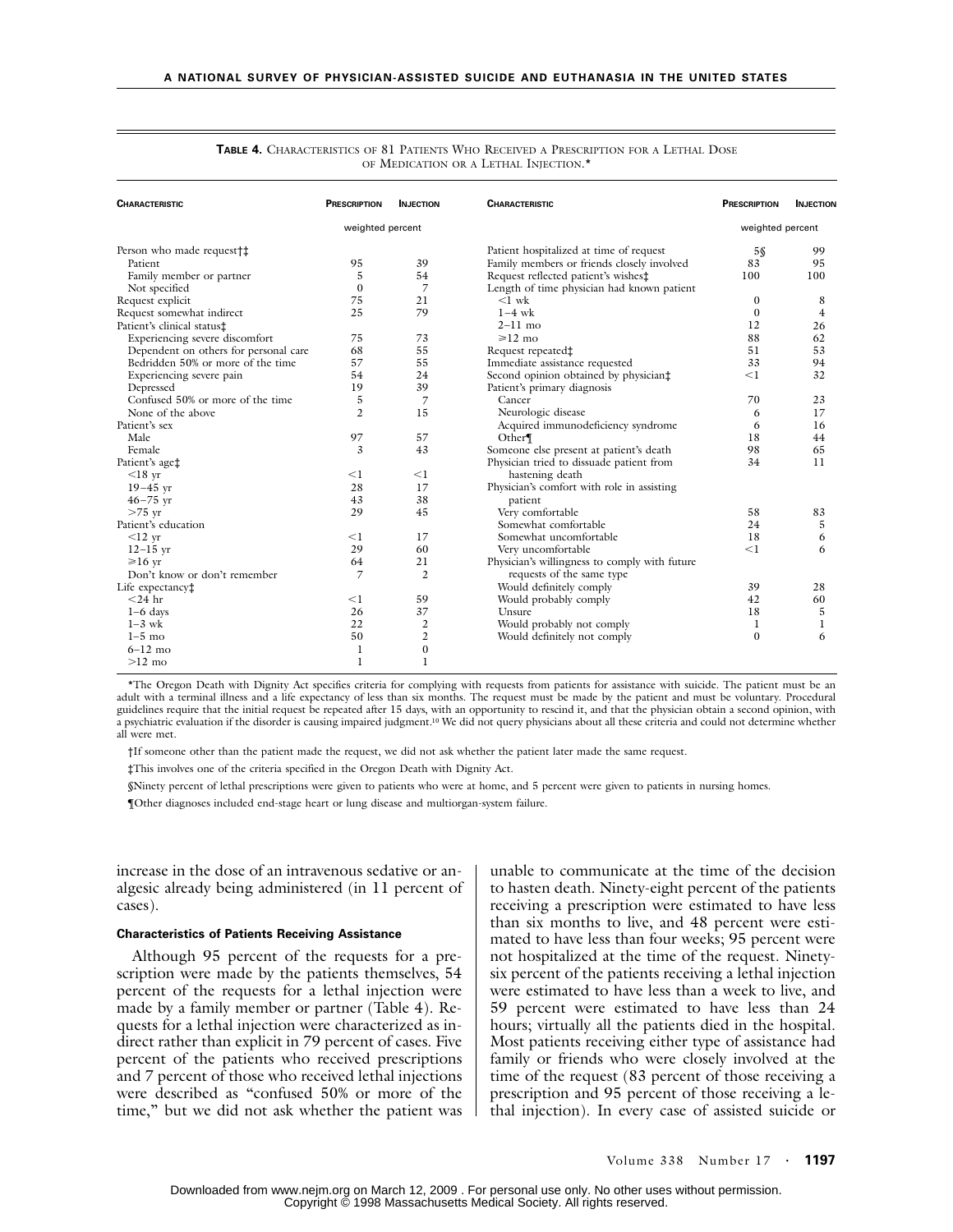| <b><i>VARIABLE</i></b>                        | <b>PRESCRIPTION</b>          |                    |                      | <b>INJECTION</b>             |                 |                      |  |
|-----------------------------------------------|------------------------------|--------------------|----------------------|------------------------------|-----------------|----------------------|--|
|                                               | NO. OF<br><b>RESPONDENTS</b> | P VALUE            | ODDS<br><b>RATIO</b> | NO. OF<br><b>RESPONDENTS</b> | P VALUE         | ODDS<br><b>RATIO</b> |  |
| Would provide assistance if                   | 747                          |                    |                      | 502                          |                 |                      |  |
| it were legal to do so<br>Religion            |                              | < 0.001            |                      |                              | < 0.001         |                      |  |
| Catholic                                      |                              |                    | 0.5                  |                              |                 | 0.6                  |  |
| Other Christian                               |                              |                    | 0.8                  |                              |                 | 0.8                  |  |
| Jewish                                        |                              |                    | 1.6                  |                              |                 | 1.7                  |  |
| None                                          |                              |                    | 1.3                  |                              |                 | 1.2                  |  |
| Other†‡                                       |                              |                    | 1.0                  |                              |                 | 1.0                  |  |
| Prayer                                        |                              | < 0.001            | 0.3                  |                              | < 0.001         | 0.3                  |  |
| Daily<br>Weekly                               |                              |                    | 0.5                  |                              |                 | 0.4                  |  |
| Less than weekly                              |                              |                    | 0.7                  |                              |                 | 0.6                  |  |
| Never‡                                        |                              |                    | 1.0                  |                              |                 | 1.0                  |  |
| No. of patients seen/wk                       |                              |                    |                      |                              | 0.056           |                      |  |
| $<$ 50                                        |                              |                    |                      |                              |                 | 0.7                  |  |
| 50–100‡                                       |                              |                    |                      |                              |                 | 1.0                  |  |
| >100                                          |                              |                    |                      |                              |                 | 1.1                  |  |
| Have received request                         | 319                          |                    |                      | 195                          |                 |                      |  |
| Specialty<br>Region                           |                              | < 0.001<br>< 0.001 |                      |                              | < 0.001<br>0.07 |                      |  |
| West                                          |                              |                    | 1.8                  |                              |                 | 1.5                  |  |
| North central                                 |                              |                    | 0.8                  |                              |                 | 1.0                  |  |
| South                                         |                              |                    | 1.2                  |                              |                 | 0.9                  |  |
| Northeast‡                                    |                              |                    | 1.0                  |                              |                 | 1.0                  |  |
| Prayer                                        |                              | 0.001              |                      |                              | 0.04            |                      |  |
| Daily                                         |                              |                    | 0.4                  |                              |                 | 0.7                  |  |
| Weekly                                        |                              |                    | 0.6                  |                              |                 | 0.8                  |  |
| Less than weekly                              |                              |                    | 0.4<br>1.0           |                              |                 | 0.5<br>1.0           |  |
| Never <sup>+</sup><br>No. of patients seen/wk |                              | 0.02               |                      |                              |                 |                      |  |
| $<$ 50                                        |                              |                    | 0.7                  |                              |                 |                      |  |
| $50 - 1001$                                   |                              |                    | 1.0                  |                              |                 |                      |  |
| >100                                          |                              |                    | 1.1                  |                              |                 |                      |  |
| Religion                                      |                              |                    |                      |                              | 0.04            |                      |  |
| Catholic                                      |                              |                    |                      |                              |                 | 2.1                  |  |
| Other Christian                               |                              |                    |                      |                              |                 | 2.1                  |  |
| Jewish                                        |                              |                    |                      |                              |                 | 2.6                  |  |
| None                                          |                              |                    |                      |                              |                 | 1.0<br>1.3           |  |
| Other†‡<br>Age                                |                              |                    |                      |                              | 0.04            |                      |  |
| $<$ 45 yr‡                                    |                              |                    |                      |                              |                 | 1.0                  |  |
| $≥45$ yr                                      |                              |                    |                      |                              |                 | 1.4                  |  |
| Have complied with request                    | 42                           |                    |                      | 59                           |                 |                      |  |
| Region                                        |                              | 0.06               |                      |                              | 0.05            |                      |  |
| West                                          |                              |                    | 2.2                  |                              |                 | 3.0                  |  |
| North central                                 |                              |                    | 0.6                  |                              |                 | 1.6                  |  |
| South                                         |                              |                    | 1.1                  |                              |                 | 1.7                  |  |
| Northeast‡                                    |                              | 0.01               | 1.0                  |                              |                 | 1.0                  |  |
| No. of patients seen/wk<br>$<$ 50             |                              |                    | 0.5                  |                              |                 |                      |  |
| 50–100‡                                       |                              |                    | 1.0                  |                              |                 |                      |  |
| >100                                          |                              |                    | 0.2                  |                              |                 |                      |  |
| Religion                                      |                              |                    |                      |                              | 0.01            |                      |  |
| Catholic                                      |                              |                    |                      |                              |                 | 0.6                  |  |
| Other Christian                               |                              |                    |                      |                              |                 | 1.3                  |  |
| Jewish                                        |                              |                    |                      |                              |                 | 2.7                  |  |
| None                                          |                              |                    |                      |                              |                 | 2.2                  |  |
| Other†‡<br>Sex                                |                              | 0.03               |                      |                              |                 | 1.0                  |  |
| Male                                          |                              |                    | 5.0                  |                              |                 |                      |  |
| Female <sup>+</sup>                           |                              |                    | 1.0                  |                              |                 |                      |  |
| Prayer                                        |                              | 0.05               |                      |                              |                 |                      |  |
| Daily                                         |                              |                    | 0.3                  |                              |                 |                      |  |
| Weekly                                        |                              |                    | 0.2                  |                              |                 |                      |  |
| Less than weekly                              |                              |                    | 0.4                  |                              |                 |                      |  |
| Never‡                                        |                              |                    | 1.0                  |                              |                 |                      |  |

**TABLE 5.** VARIABLES PREDICTING WILLINGNESS TO PROVIDE ASSISTANCE, REQUESTS FOR ASSISTANCE, AND COMPLIANCE WITH REQUESTS.\*

\*A multiple logistic-regression analysis was performed, with religious affiliation and specialty forced into all models. Variables with P values of less than 0.10 are reported.

†Because of small numbers, this category includes Moslem and other religions, as well as missing responses.

‡This was the reference category.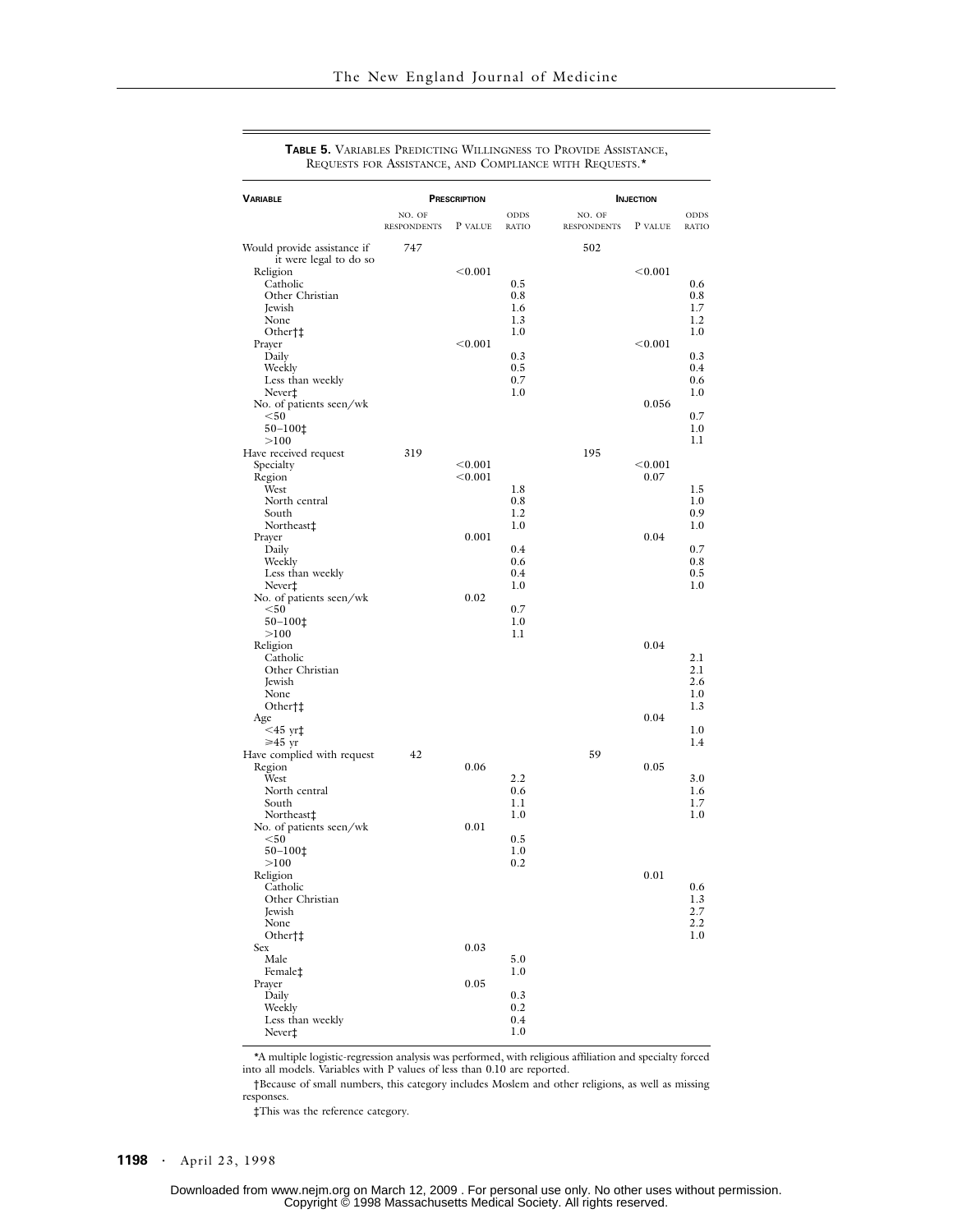euthanasia, the physician believed that the request reflected the patient's wishes. The proportions of patients receiving a prescription who would have met the specific clinical and procedural criteria of the Oregon Death with Dignity Act<sup>10</sup> are shown in Table 4.

#### **Predictors of Willingness to Provide Assistance and Provision of Assistance**

Religious affiliation (Table 5) was associated with having given a lethal injection, as well as with the willingness to prescribe a lethal dose of medication or give a lethal injection. Catholic physicians were least likely and Jewish physicians or those with no religious affiliation were most likely to be willing to provide assistance or to have actually done so. Physicians who prayed less frequently were more willing to provide assistance or to have done so than physicians who prayed more frequently, except that frequency of prayer was not associated with lethal injection. The frequency of requests for a prescription was significantly associated with geographic region, with physicians in the West most likely to have received such requests. Doctors 45 years of age or older were more willing to give a lethal injection under current legal constraints (data not shown) and were more likely to have received such requests than younger doctors. Men were significantly more likely

than women to have written a prescription for a lethal dose of medication.

Specialty was a significant predictor of both willingness to provide assistance under current law (data not shown) and the receipt of at least one request for assistance (Table 5). Pulmonologists, geriatricians, and general internists were most likely to be willing to give either a prescription for a lethal dose of medication or a lethal injection. Geriatricians and oncologists were more likely to have received requests for a prescription, whereas pulmonologists were more likely to have received requests for a lethal injection (Table 6).

### **DISCUSSION**

We found that requests for assisted suicide or euthanasia are frequently made to physicians who practice in specialties in which they are likely to care for dying patients and that the decision to honor such a request is not rare in the United States. The prevalence of ever having acceded to a request for a prescription for a lethal dose of medication was 3.3 percent in our sample as compared with 7 percent in Oregon7 in 1995, 13.5 percent among New England oncologists $11$  in 1994, and 18 percent among Michigan oncologists<sup>12</sup> in 1993. The prevalence of ever having provided a lethal injection was 4.7 percent in our study, as compared with 4 percent in

**TABLE 6.** WILLINGNESS TO PROVIDE ASSISTANCE, REQUESTS FOR ASSISTANCE, AND COMPLIANCE WITH REQUESTS, ACCORDING TO SPECIALTY.

| <b>VARIABLE</b>                                                                               |                                              |                                  |                 |                   |                                     | <b>SPECIALTY</b>           |                |                         |                             |                                    |       |
|-----------------------------------------------------------------------------------------------|----------------------------------------------|----------------------------------|-----------------|-------------------|-------------------------------------|----------------------------|----------------|-------------------------|-----------------------------|------------------------------------|-------|
|                                                                                               | <b>ALL</b><br><b>RESPOND-</b><br><b>ENTS</b> | <b>FAMILY</b><br><b>PRACTICE</b> | CARDIOL-<br>OGY | <b>GERIATRICS</b> | <b>INFECTIOUS</b><br><b>DISEASE</b> | NEPHROL<br>OGY             | NEUROL-<br>OGY | HEMATOLOGY-<br>ONCOLOGY | PULMONARY<br><b>DISEASE</b> | <b>INTERNAL</b><br><b>MEDICINE</b> | OTHER |
|                                                                                               |                                              |                                  |                 |                   |                                     | percentage of respondents* |                |                         |                             |                                    |       |
| Would write prescription<br>for a lethal dose of med-<br>ication if it were legal to<br>do so | 36                                           | 39                               | 49              | 40                | 43                                  | 32                         | 46             | 44                      | 40                          | 33                                 | 44    |
| Would write prescription<br>under current legal con-<br>straints                              | 11                                           | 10                               | 9               | 13                | 11                                  | $\overline{4}$             | 11             | 8                       | 15                          | 11                                 | 9     |
| Have received request for<br>assistance with suicide                                          | 18                                           | 15                               | 12              | 26                | 21                                  | 9                          | 9              | 25                      | 18                          | 21                                 | 12    |
| Have written prescription<br>for a lethal dose of med-<br>ication                             | 3.3                                          | $\overline{2}$                   | $\mathbf{1}$    | 1                 | $\overline{4}$                      | $\mathbf{0}$               | 1              | 3                       | 5                           | 4                                  | 2     |
| Would give lethal injection<br>if it were legal to do so                                      | 24                                           | 28                               | 28              | 25                | 31                                  | 21                         | 32             | 27                      | 31                          | 23                                 | 28    |
| Would give lethal injection<br>under current legal con-<br>straints                           | $\overline{7}$                               | 7                                | $\overline{2}$  | $\overline{4}$    | 5                                   | 3                          | 7              | $\overline{2}$          | 9                           | 8                                  | 5     |
| Have received a request for<br>a lethal injection                                             | 11                                           | 8                                | 9               | 14                | 11                                  | 7                          | 5              | 13                      | 19                          | 13                                 | 6     |
| Have given a lethal injec-<br>tion                                                            | 4.7                                          | $\overline{4}$                   | $\overline{2}$  | $\overline{2}$    | $\overline{4}$                      | $\overline{2}$             | 3              | $\overline{c}$          | 6                           | 6                                  | 3     |

\*Unweighted (raw) percentages are given for each specialty, with weighted percentages for all respondents.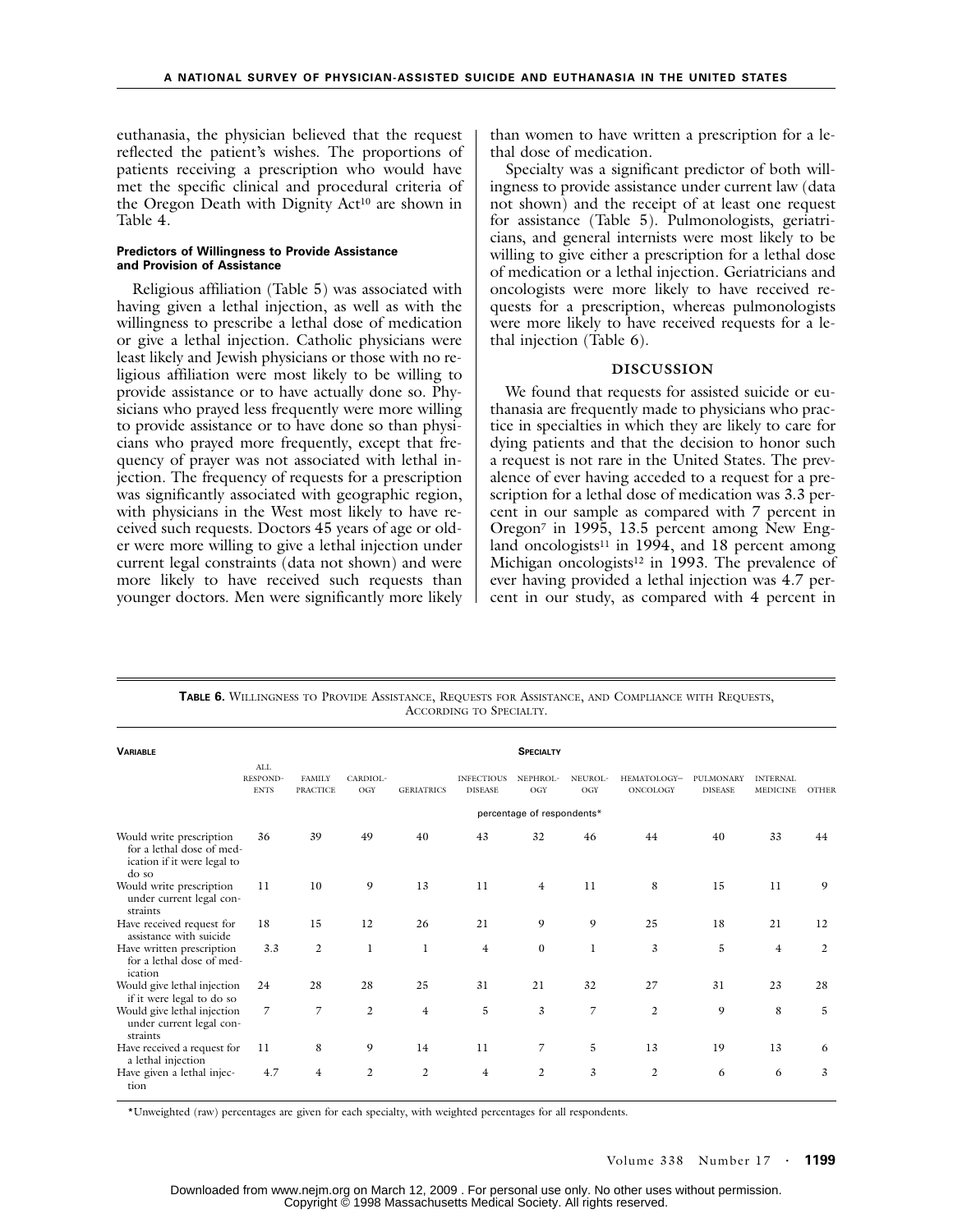Michigan<sup>12</sup> and 1.8 percent among oncologists in New England.<sup>11</sup>

Our study showed that several factors were associated with physicians' participation in hastening death, including region of practice, religion, and specialty. Repeated ballot measures and the attendant debate over the legalization of physician-assisted death in California, Oregon, and Washington may have led to a higher frequency of requests received by physicians in those states and may have influenced their willingness to honor the requests.7,10 Whereas our study suggests that Jewish physicians are more likely to be willing to provide assistance than other physicians, two prior studies<sup>13,14</sup> have shown that Jewish (as well as Catholic) physicians are less willing than others to withdraw life support. Also, unlike prior surveys,  $6,7,11,12$  in which oncologists were the specialists most likely to receive requests for assistance with dying and most willing to provide such assistance, in our survey, other specialists were most likely to receive such requests and most willing to honor them.

We surveyed a national probability sample of physicians in a wide variety of specialties. Prior surveys have been limited to specialists who care for highrisk patients, such as oncologists<sup>11,12</sup> and specialists in the acquired immunodeficiency syndrome,15 or to states where there has been considerable publicity associated with ballot measures (Washington and Oregon)6,7,16 or Dr. Jack Kevorkian's repeated provision of assistance to patients (Michigan).<sup>12,17</sup> In addition, we assessed the validity of the survey instrument in eliciting honest answers about controversial and illegal acts by pilot testing in a group of physicians known to have participated in physician-assisted suicide or euthanasia.

Our results are limited to physicians in the selected specialties. To the extent that physicians in these specialties are more likely to receive requests for assistance with suicide or euthanasia, the prevalence estimates are higher than those for all practicing physicians. Conversely, to the extent that the respondents were reluctant to report illegal actions, we may have underestimated the actual frequency of physicianassisted death. Although the response rate in our study was more than 60 percent and was similar to that in other recent studies,6,7,11,12,15 it is possible that the nonrespondents and the respondents differed.18 Finally, although lethal injection was carefully defined as injection of a lethal dose "with the primary intention of ending the patient's life," some respondents may have confused this action with terminal sedation (i.e., the use of analgesic or sedative agents to induce unconsciousness and relieve suffering).

What are the implications of these data for the current debate over the legalization of physicianassisted death? First, a substantial number of physicians in the United States have received one or more requests for assistance with suicide or euthanasia. Educational efforts are needed to prepare physicians to explore the meaning of such a request<sup>19</sup> and to assess the patient's mental state and the adequacy of palliative care before responding to it. Second, legalization could lead to a large increase in the willingness of physicians to participate in the hastening of death and perhaps to an increase in its prevalence. Third, the majority of patients who request assistance with suicide appear to satisfy many of the criteria currently proposed as regulatory safeguards for this practice.<sup>2,3,10,20</sup>

Our findings with respect to lethal injection point to a different pattern of decision making. The finding that 54 percent of patients receiving a lethal injection did not make the request themselves suggests that physicians and family members felt compelled to intervene with a decision to hasten death. The majority of these patients had less than 24 hours to live, were experiencing severe discomfort or pain, and were in the relatively public setting of the hospital, with family members who were closely involved at the time of death. Sedation may have been used appropriately for refractory symptoms in the last hours of life, but in the absence of detailed descriptions of the circumstances surrounding these requests and actions, cautious interpretation is warranted. Although the fact that respondents reported these cases as examples of lethal injection suggests that their primary intention was to hasten death, the use of sedation for refractory symptoms in patients near death may have led some physicians to report actions intended to relieve suffering that were also intended to hasten death.21

Additional research on the circumstances in which doctors honor requests to hasten death should evaluate the possibility that better access to palliative care might obviate some of these requests<sup>22,23</sup> as well as clarify the practical implications of establishing regulatory guidelines. We evaluated physicians' practices during a time when medical education in palliative care was largely unavailable and such care was sporadically delivered.23 The prevalence of requests for assistance in hastening death and of compliance with such requests may differ in communities where palliative care is easily accessible.

*We are indebted to Jeri Mulrow for her work on sample design, selection, and weighting; and to Robert N. Butler, M.D., Joann Lynn, M.D., Kathleen Foley, M.D., Susan D. Block, M.D., and the Faculty Scholars of the Open Society Institute's Project on Death in America for their review and comments.*

Supported by grants from the Greenwall Foundation, the National Institute for Nursing Research (1RO3NR03109), and the Gerbode Foundation. Drs. Meier and Morrison are Faculty Scholars of the Open Society Institute's Project on Death in America. Dr. Morrison is a Brookdale National Fellow.

The views expressed in this article do not necessarily reflect those of the University of Rochester or its Department of Medicine.